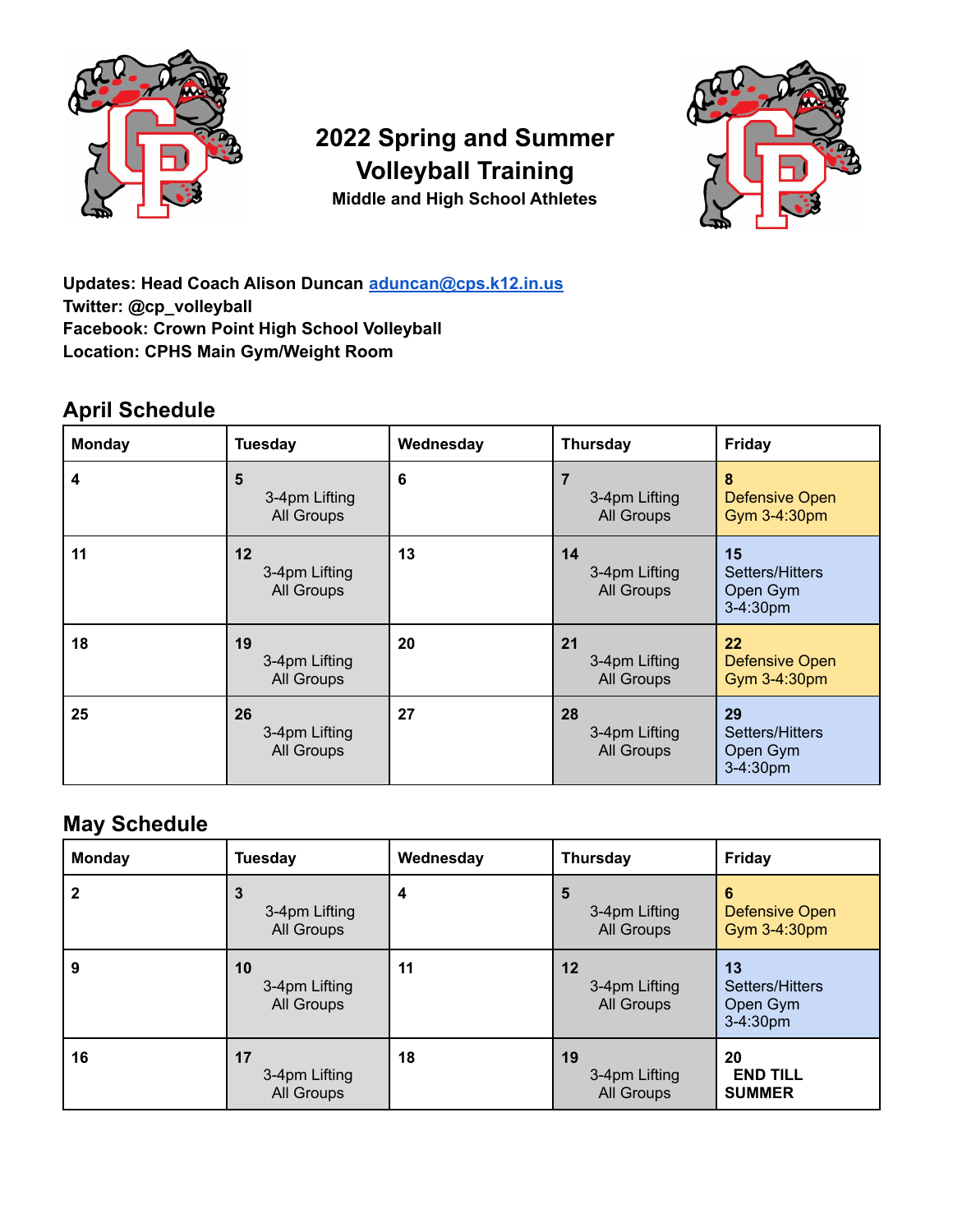## **June**

#### **Week of June 6th-9th (CPHS Weight Room)**

| Monday                    | Tuesday                   | Wednesday                 | <b>Thursday</b>           |
|---------------------------|---------------------------|---------------------------|---------------------------|
| <b>All Groups Lifting</b> | <b>All Groups Lifting</b> | <b>All Groups Lifting</b> | <b>All Groups Lifting</b> |
| $10-11$ am                | $10-11$ am                | $10-11am$                 | $10-11$ am                |

#### **Week of June 13th-June 16th (CPHS Weight Room)**

| <b>Monday</b>      | <b>Tuesday</b>            | Wednesday                 | <b>Thursday</b>           |
|--------------------|---------------------------|---------------------------|---------------------------|
| All Groups Lifting | <b>All Groups Lifting</b> | <b>All Groups Lifting</b> | <b>All Groups Lifting</b> |
| $10-11$ am         | $10-11$ am                | $10-11am$                 | $10-11am$                 |

#### **Week of June 20th (CPHS Main Gym and Weight Room)**

| <b>Monday</b>             | Tuesday                   | Wednesday                 | <b>Thursday</b>           |
|---------------------------|---------------------------|---------------------------|---------------------------|
| Setter/Hitter Open Gym    | Defensive Open Gym        | Setter/Hitter Open Gym    | Defensive Open Gym        |
| 8:30-10:00                | $8:30-10:00am$            | $8:30-10:00$              | 8:30-10:00am              |
| <b>All Groups Lifting</b> | <b>All Groups Lifting</b> | <b>All Groups Lifting</b> | <b>All Groups Lifting</b> |
| $10-11am$                 | $10-11$ am                | $10-11$ am                | $10-11$ am                |

#### **Week of June 27th (CPHS Main Gym and Weight Room)**

| <b>Monday</b>             | <b>Tuesday</b>            | Wednesday                 | <b>Thursday</b>           |
|---------------------------|---------------------------|---------------------------|---------------------------|
| Setter/Hitter Open Gym    | Defensive Open Gym        | Setter/Hitter Open Gym    | Defensive Open Gym        |
| 8:30-10:00                | $8:30-10:00am$            | 8:30-10:00                | $8:30-10:00am$            |
| <b>All Groups Lifting</b> | <b>All Groups Lifting</b> | <b>All Groups Lifting</b> | <b>All Groups Lifting</b> |
| $10-11am$                 | $10-11$ am                | $10-11$ am                | $10-11$ am                |

#### **JULY**

#### **Week of July 11th (CPHS Main Gym) (K-8 2021/2022 school year)**

| <b>Monday</b>     | <b>Tuesday</b>    | Wednesday         | <b>Thursday</b>   | <b>Friday</b>     |
|-------------------|-------------------|-------------------|-------------------|-------------------|
| <b>CPHS</b>       | <b>CPHS</b>       | <b>CPHS</b>       | <b>CPHS</b>       | <b>CPHS</b>       |
| <b>VOLLEYBALL</b> | <b>VOLLEYBALL</b> | <b>VOLLEYBALL</b> | <b>VOLLEYBALL</b> | <b>VOLLEYBALL</b> |
| <b>CAMP</b>       | <b>CAMP</b>       | <b>CAMP</b>       | <b>CAMP</b>       | <b>CAMP</b>       |
| Session 1:        | Session 1:        | Session 1:        | Session 1:        | Session 1:        |
| 8:30-10:30        | 8:30-10:30        | 8:30-10:30        | 8:30-10:30        | 8:30-10:30        |
| Session 2:        | Session 2:        | Session 2:        | Session 2:        | Session 2:        |
| $11:00 - 1:00$    | 11:00-1:00        | 11:00-1:00        | 11:00-1:00        | 11:00-1:00        |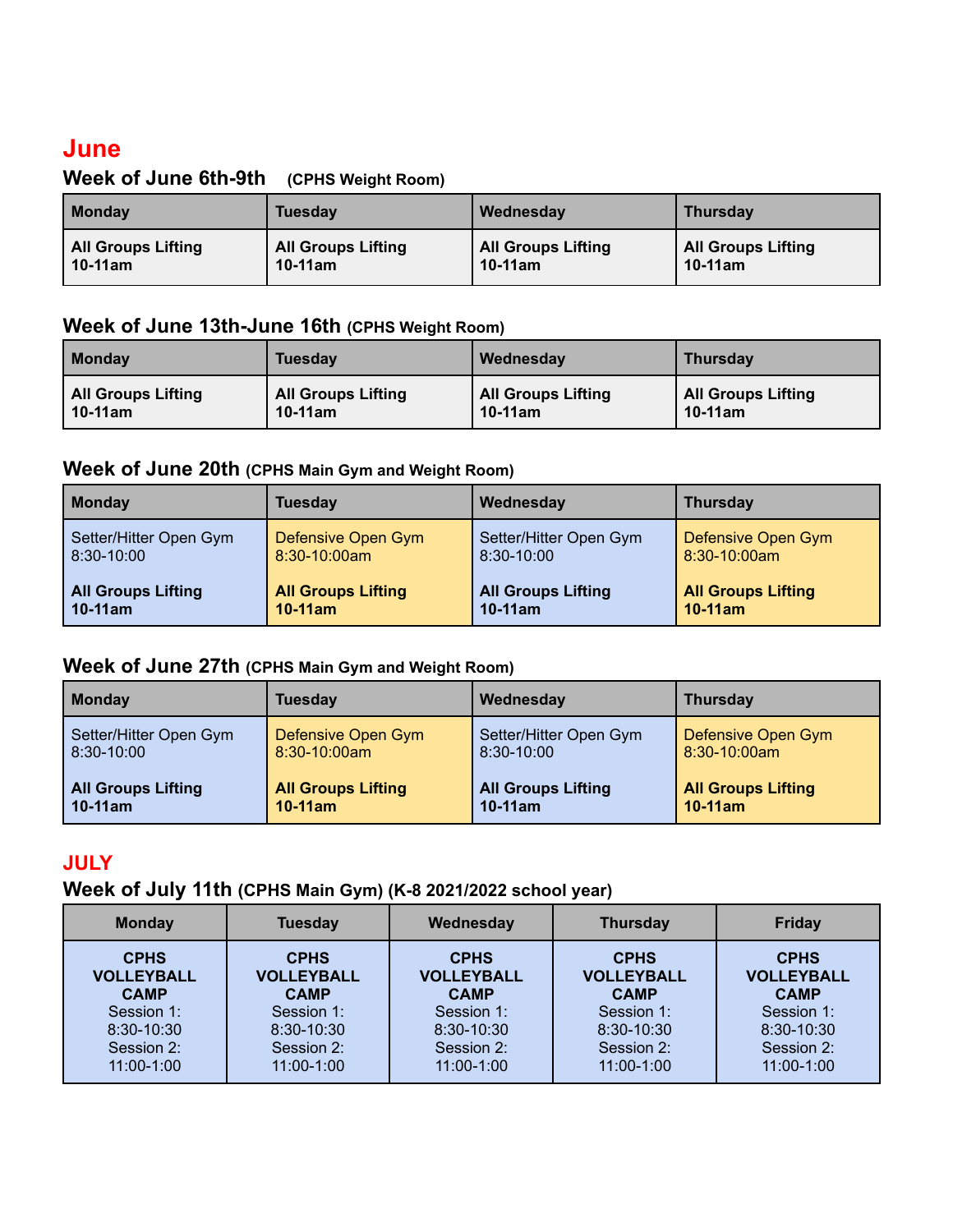|  | Week of July 18th (CPHS Main Gym and Weight Room) |  |
|--|---------------------------------------------------|--|
|--|---------------------------------------------------|--|

| <b>Monday</b>                              | <b>Tuesday</b>                          | Wednesday                                                           | <b>Thursday</b>                                                     |
|--------------------------------------------|-----------------------------------------|---------------------------------------------------------------------|---------------------------------------------------------------------|
| Setter/Hitter Open Gym<br>$ 8:30 - 10:00 $ | Defensive Open Gym<br>$8:30-10:00am$    | <b>DUNES OPERATION</b><br><b>CENTER SUMMER</b><br><b>TOURNAMENT</b> | <b>DUNES OPERATION</b><br><b>CENTER SUMMER</b><br><b>TOURNAMENT</b> |
| <b>All Groups Lifting</b><br>  10-11am     | <b>All Groups Lifting</b><br>$10-11$ am | All Levels (9-12)                                                   | All Levels (9-12)                                                   |

### Week of July 25th **(CPHS Main Gym and Weight Room)**

| Monday                    | Tuesdav                   | Wednesday                 | <b>Thursday</b>           |
|---------------------------|---------------------------|---------------------------|---------------------------|
| Setter/Hitter Open Gym    | Defensive Open Gym        | Setter/Hitter Open Gym    | Defensive Open Gym        |
| 8:30-10:00                | $8:30-10:00am$            | $8:30 - 10:00$            | $8:30-10:00am$            |
| <b>All Groups Lifting</b> | <b>All Groups Lifting</b> | <b>All Groups Lifting</b> | <b>All Groups Lifting</b> |
| $10-11$ am                | $10-11$ am                | $10-11$ am                | $10-11$ am                |

**End of Middle School Programming (middle school tryouts are normally mid August)**

### **AUGUST**

### High School TRYOUTS AUGUST 1 and 2

| Sunday                                                                                                 | <b>Monday</b>            | <b>Tuesday</b>                                                        | Wednesday                                                                                                                               | <b>Thursday</b>                                                                                                                                            | <b>Friday</b>                                                                        | <b>Saturday</b>         |
|--------------------------------------------------------------------------------------------------------|--------------------------|-----------------------------------------------------------------------|-----------------------------------------------------------------------------------------------------------------------------------------|------------------------------------------------------------------------------------------------------------------------------------------------------------|--------------------------------------------------------------------------------------|-------------------------|
|                                                                                                        | <b>August 1</b>          | <b>August 2</b>                                                       | <b>August 3</b>                                                                                                                         | <b>August 4</b>                                                                                                                                            | <b>August 5</b>                                                                      | <b>August 6</b>         |
| <b>FALL</b><br><b>SPORTS</b><br><b>PARENT</b><br><b>MEETING</b><br>6PM<br><b>AUDITORI</b><br><b>UM</b> | <b>Tryouts</b><br>9-Noon | <b>Tryouts and</b><br><b>Cuts</b><br>9-Noon<br>1-3pm Team<br>Practice | $9:30-11$ am<br><b>Positionals</b><br>11-Noon Lifting<br><b>Lunch Break</b><br>$1-3$ Team<br>Practice<br><b>Player Pack</b><br>Ordering | $9:30-11$ am<br><b>Positionals</b><br>11-Noon Lifting<br><b>Lunch Break</b><br>$1-3$ Team<br>Practice<br>Jersey<br>Handout<br>6pm Parent<br>Meeting in LGI | $7:30$ am Team<br><b>Pictures</b><br>9-11 Team<br><b>Practice</b><br>11-Noon lifting | 9-11am Team<br>Practice |